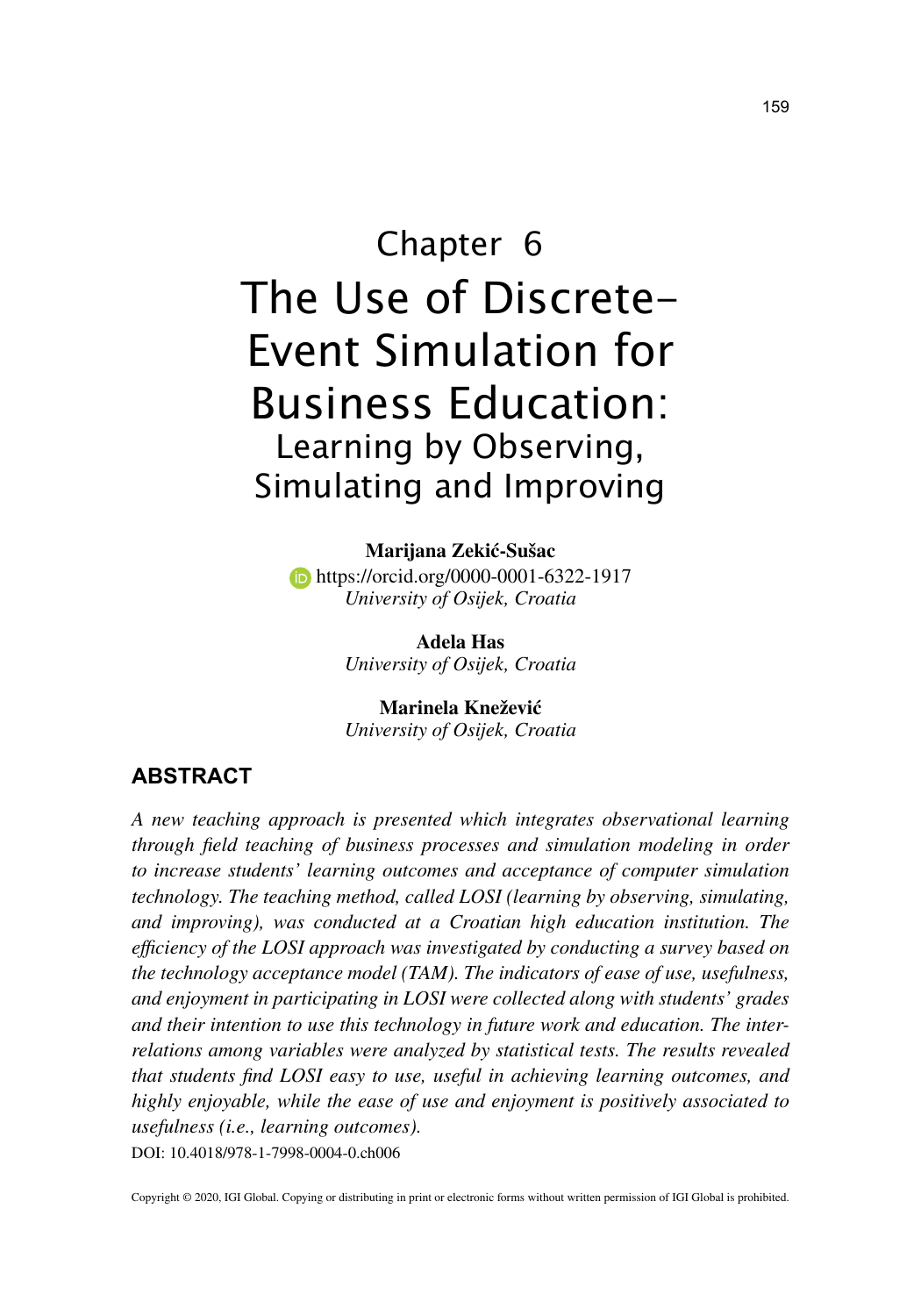## **INTRODUCTION**

Computer simulation modeling is included in university curricula worldwide due to its many benefits. Qian (2016) observes that computer simulations in higher education include three main components: technical affordances, learning opportunities, and learning outcomes. Simulations improve students' analytical thinking ability, problem solving, and creativity (Jadrić et al., 2014). However, using computer simulation tools in business classes can be problematic if the students do not have enough prior knowledge of the business processes they must simulate. This chapter presents a new teaching approach that integrates observational learning through field teaching and simulation tools at a Croatian institution of higher education, to increase students' acceptance of computer-simulation technology and learning outcomes. Called LOSI (Learning by Observing, Simulating, and Improving), the approach was implemented with real business processes. At the beginning of the course, students were taken to field teaching in three different companies where the company managers introduced them to the business processes on site: (1) a naturalgas-distribution company, (2) a food-production factory (bakery products), and (3) a winery. The students were able to see the processes, ask questions, take notes on the process entities, duration, dynamics, and costs, and even try to assist in some processes. After the field teaching, their assignment was to create simulation models of the business processes they had witnessed by using one Arena Simulation tool. In the final stage of the LOSI approach, the students were asked to propose improvements to the business processes they had modeled. At the end of the course, survey was conducted to gather information on students' intentions to use this technology in the future. The chapter provides an overview of previous research in the area of computer-simulation tools and Technology Acceptance Model (TAM) theory used in this research, followed by the methodology description, results, and discussion of benefits and limitations of the suggested teaching method for business schools.

# **BACKGROUND: THEORY AND PREVIOUS RESEARCH**

All simulation models are simplifications of reality (Zeigler, 1976). According to Greasley (2003), simulation provides a way of experimenting with a model of an organizational system in the attempt to understand its behavior under several scenarios. Borshchev and Filippov (2004) defined the simulation model as a set of rules that describe how the system being modeled will change in the future, given its